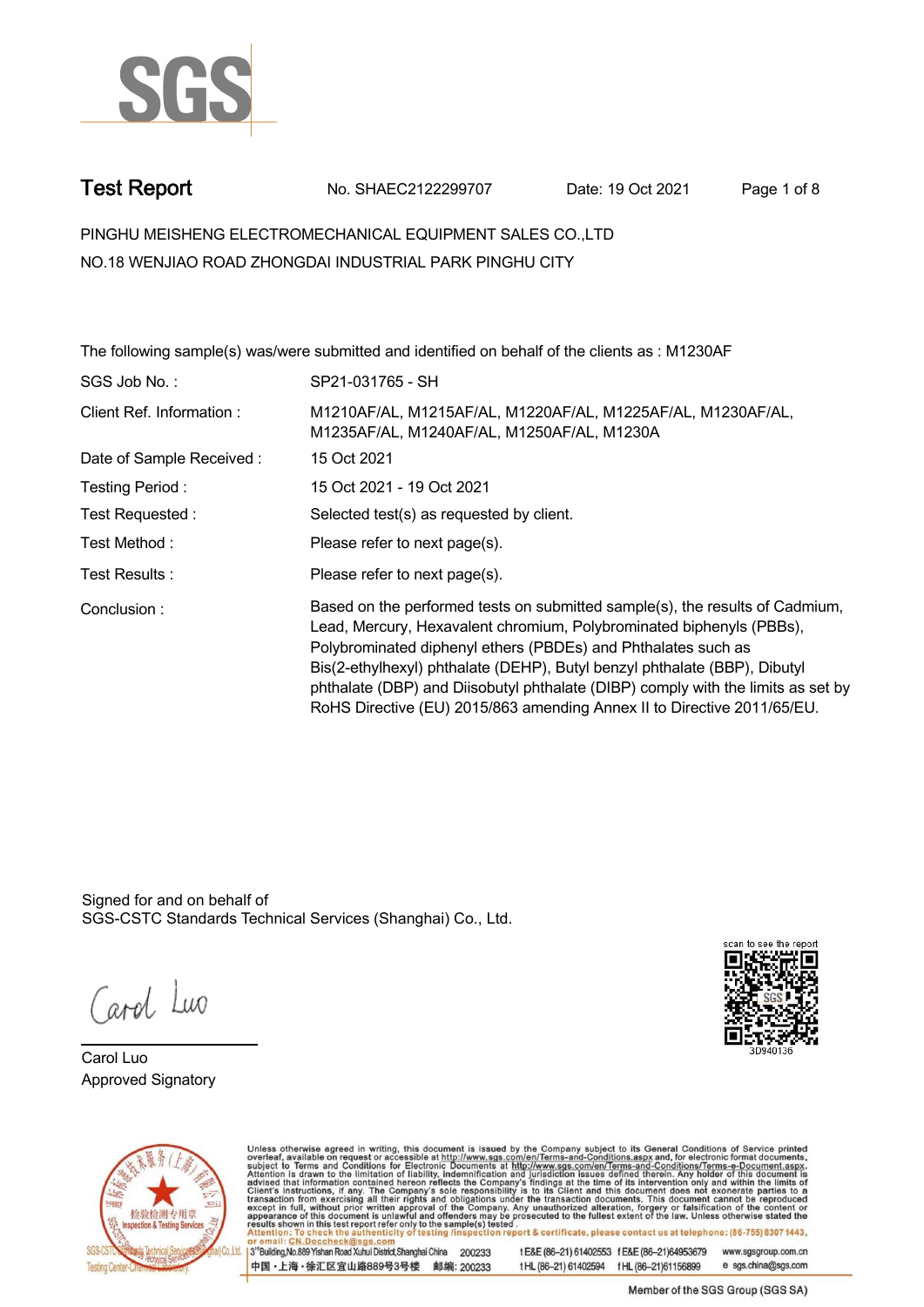

**Test Report. No. SHAEC2122299707 Date: 19 Oct 2021. Page 2 of 8.**

**Test Results :.**

**Test Part Description : .**

| Specimen No.    | SGS Sample ID    | <b>Description</b>      |  |
|-----------------|------------------|-------------------------|--|
| SN <sub>1</sub> | SHA21-222997.004 | White translucent grain |  |

**Remarks :.(1) 1 mg/kg = 0.0001% .**

**(2) MDL = Method Detection Limit .**

**(3) ND = Not Detected ( < MDL ) .**

**(4) "-" = Not Regulated .**

### **RoHS Directive (EU) 2015/863 amending Annex II to Directive 2011/65/EU.**

**Test Method :. With reference to IEC 62321-4:2013+AMD1:2017, IEC62321-5:2013, IEC62321-7-2:2017, IEC 62321-6:2015 and IEC62321-8:2017, analyzed by ICP-OES, UV-Vis and GC-MS. .**

| Test Item(s)                 | Limit | <u>Unit</u> | <b>MDL</b>               | 004       |
|------------------------------|-------|-------------|--------------------------|-----------|
| Cadmium (Cd)                 | 100   | mg/kg       | $\overline{2}$           | ND        |
| Lead (Pb)                    | 1000  | mg/kg       | $\overline{2}$           | 8         |
| Mercury (Hg)                 | 1000  | mg/kg       | $\overline{2}$           | <b>ND</b> |
| Hexavalent Chromium (Cr(VI)) | 1000  | mg/kg       | 8                        | <b>ND</b> |
| Sum of PBBs                  | 1000  | mg/kg       | $\overline{a}$           | ND.       |
| Monobromobiphenyl            |       | mg/kg       | 5                        | ND.       |
| Dibromobiphenyl              | -     | mg/kg       | 5                        | ND.       |
| Tribromobiphenyl             |       | mg/kg       | 5                        | ND.       |
| Tetrabromobiphenyl           | -     | mg/kg       | 5                        | ND        |
| Pentabromobiphenyl           |       | mg/kg       | 5                        | <b>ND</b> |
| Hexabromobiphenyl            | -     | mg/kg       | 5                        | ND.       |
| Heptabromobiphenyl           |       | mg/kg       | 5                        | <b>ND</b> |
| Octabromobiphenyl            |       | mg/kg       | 5                        | ND        |
| Nonabromobiphenyl            |       | mg/kg       | 5                        | ND.       |
| Decabromobiphenyl            |       | mg/kg       | 5                        | ND        |
| Sum of PBDEs                 | 1000  | mg/kg       | $\overline{\phantom{a}}$ | ND.       |
| Monobromodiphenyl ether      |       | mg/kg       | 5                        | ND        |
| Dibromodiphenyl ether        | -     | mg/kg       | 5                        | ND.       |
| Tribromodiphenyl ether       | -     | mg/kg       | 5                        | <b>ND</b> |
| Tetrabromodiphenyl ether     |       | mg/kg       | 5                        | <b>ND</b> |



Unless otherwise agreed in writing, this document is issued by the Company subject to its General Conditions of Service printed overleaf, available on request or accessible at http://www.sgs.com/en/Terms-and-Conditions.asp

3<sup>rd</sup> Building, No.889 Yishan Road Xuhui District, Shanghai China 200233 中国·上海·徐汇区宜山路889号3号楼 邮编: 200233 tE&E (86-21) 61402553 fE&E (86-21)64953679 www.sgsgroup.com.cn

t HL (86-21) 61402594 f HL (86-21) 61156899 e sgs.china@sgs.com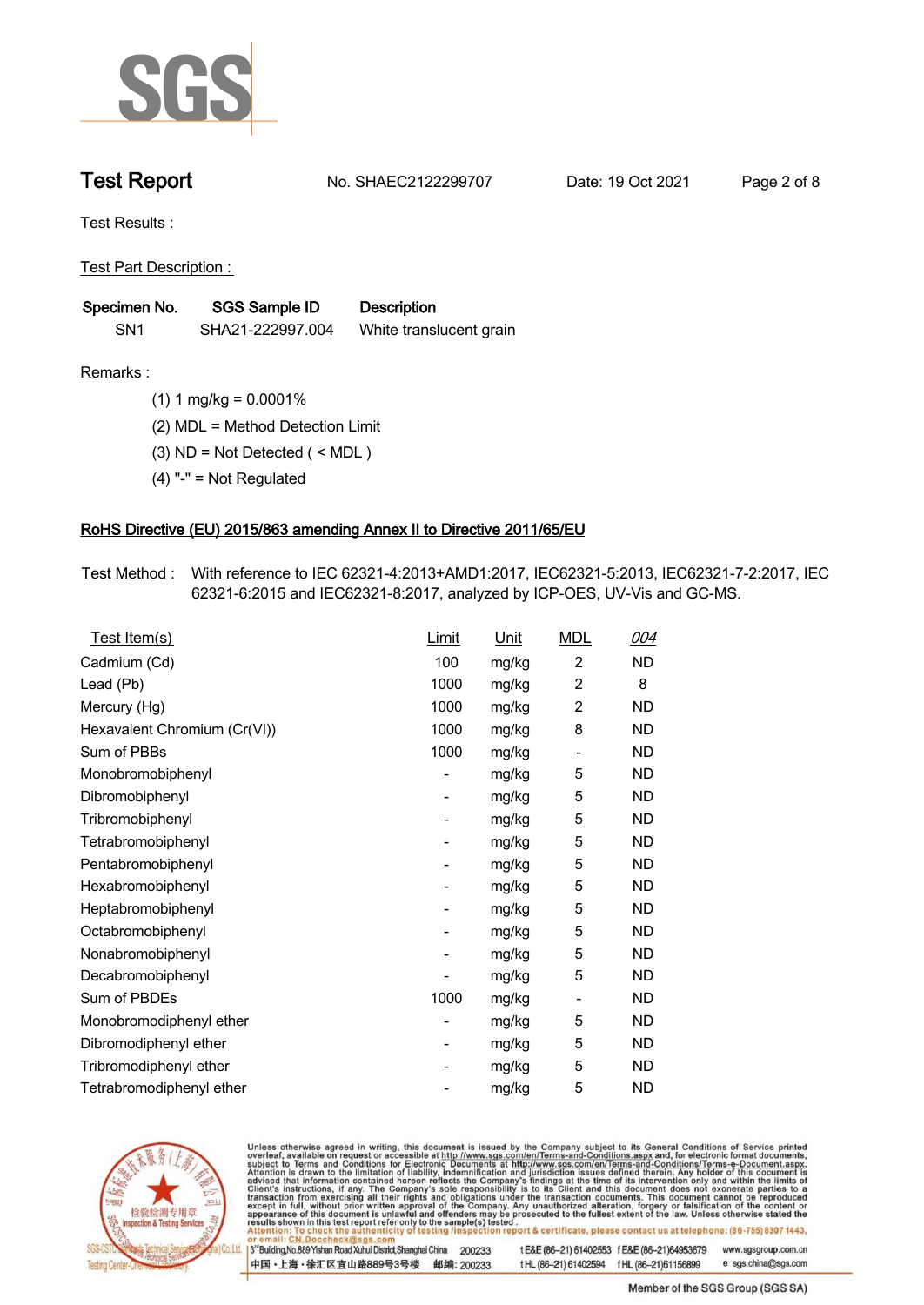

| <b>Test Report</b>                | No. SHAEC2122299707      |             |            | Date: 19 Oct 2021 | Page 3 of 8 |
|-----------------------------------|--------------------------|-------------|------------|-------------------|-------------|
| Test Item(s)                      | <b>Limit</b>             | <u>Unit</u> | <b>MDL</b> | 004               |             |
| Pentabromodiphenyl ether          | -                        | mg/kg       | 5          | <b>ND</b>         |             |
| Hexabromodiphenyl ether           | $\overline{\phantom{a}}$ | mg/kg       | 5          | ND.               |             |
| Heptabromodiphenyl ether          | -                        | mg/kg       | 5          | ND.               |             |
| Octabromodiphenyl ether           | -                        | mg/kg       | 5          | <b>ND</b>         |             |
| Nonabromodiphenyl ether           | $\overline{\phantom{a}}$ | mg/kg       | 5          | <b>ND</b>         |             |
| Decabromodiphenyl ether           | -                        | mg/kg       | 5          | <b>ND</b>         |             |
| Di-butyl Phthalate (DBP)          | 1000                     | mg/kg       | 50         | <b>ND</b>         |             |
| Benzyl Butyl Phthalate (BBP)      | 1000                     | mg/kg       | 50         | ND.               |             |
| Di-2-Ethyl Hexyl Phthalate (DEHP) | 1000                     | mg/kg       | 50         | <b>ND</b>         |             |
| Diisobutyl Phthalates (DIBP)      | 1000                     | mg/kg       | 50         | <b>ND</b>         |             |

**Notes :.**

- **(1) The maximum permissible limit is quoted from RoHS Directive (EU) 2015/863. IEC 62321 series is equivalent to EN 62321 series https://www.cenelec.eu/dyn/www/f?p=104:30:1742232870351101::::FSP\_ORG\_ID,FSP\_LANG\_ID: 1258637,25**
- **(2) The restriction of DEHP, BBP, DBP and DIBP shall apply to medical devices, including in vitro medical devices, and monitoring and control instruments,including industrial monitoring and control instruments, from 22 July 2021. .**



Unless otherwise agreed in writing, this document is issued by the Company subject to its General Conditions of Service printed overleaf, available on request or accessible at http://www.sgs.com/en/Terms-and-Conditions.asp

3<sup>rd</sup>Building, No.889 Yishan Road Xuhui District, Shanghai China 200233 中国·上海·徐汇区宜山路889号3号楼 邮编: 200233 t E&E (86-21) 61402553 f E&E (86-21)64953679

www.sgsgroup.com.cn e sgs.china@sgs.com t HL (86-21) 61402594 f HL (86-21) 61156899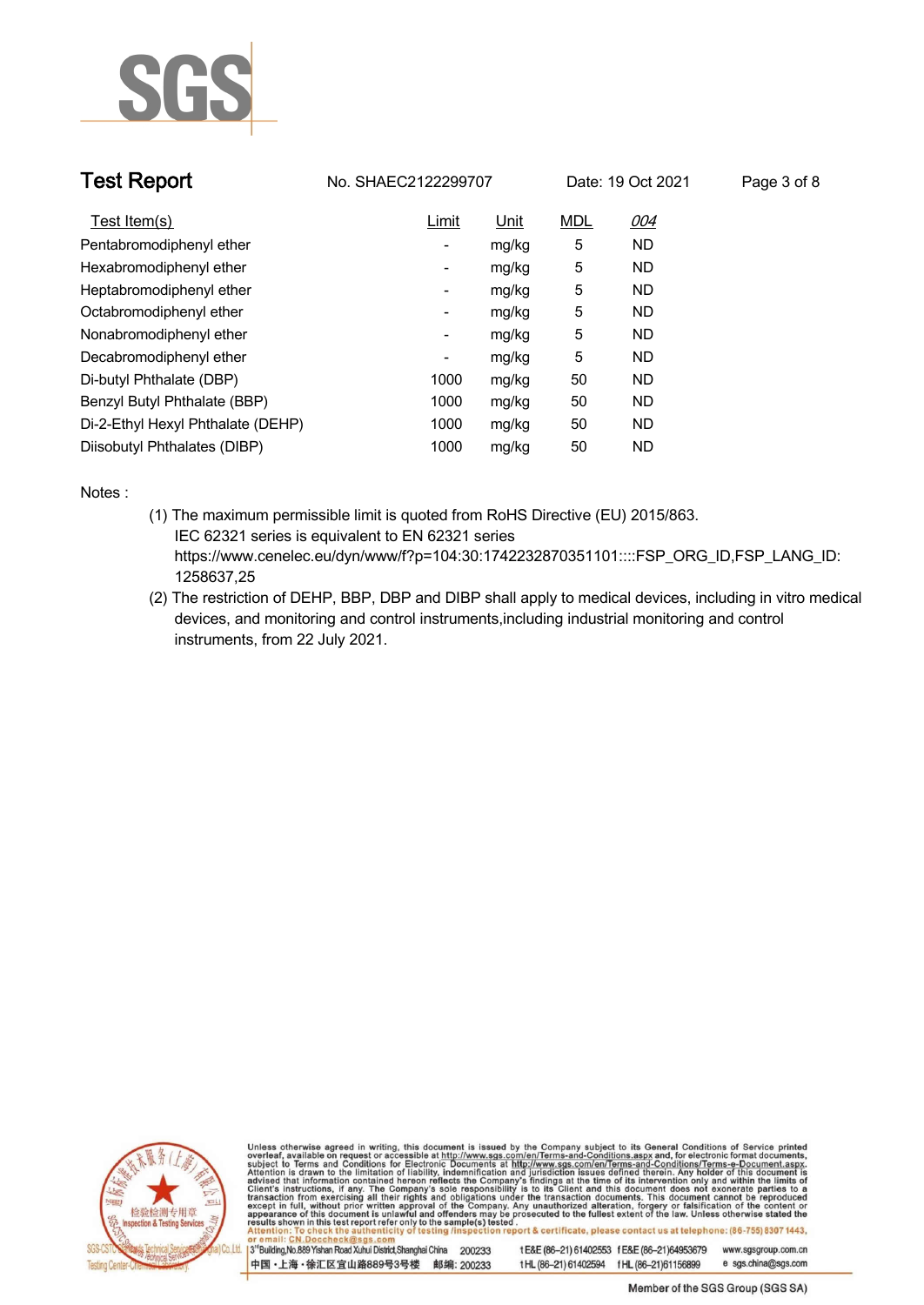

**Test Report. No. SHAEC2122299707 Date: 19 Oct 2021. Page 4 of 8.**

# **ATTACHMENTS**

## **Elements (IEC62321) Testing Flow Chart**

1) These samples were dissolved totally by pre-conditioning method according to below flow chart.





Unless otherwise agreed in writing, this document is issued by the Company subject to its General Conditions of Service printed overleaf, available on request or accessible at http://www.sgs.com/en/Terms-and-Conditions.asp

13<sup>rd</sup> Building, No.889 Yishan Road Xuhui District, Shanghai China 200233 中国·上海·徐汇区宜山路889号3号楼 邮编: 200233 tE&E (86-21) 61402553 fE&E (86-21)64953679 www.sgsgroup.com.cn e sgs.china@sgs.com t HL (86-21) 61402594 f HL (86-21) 61156899

Member of the SGS Group (SGS SA)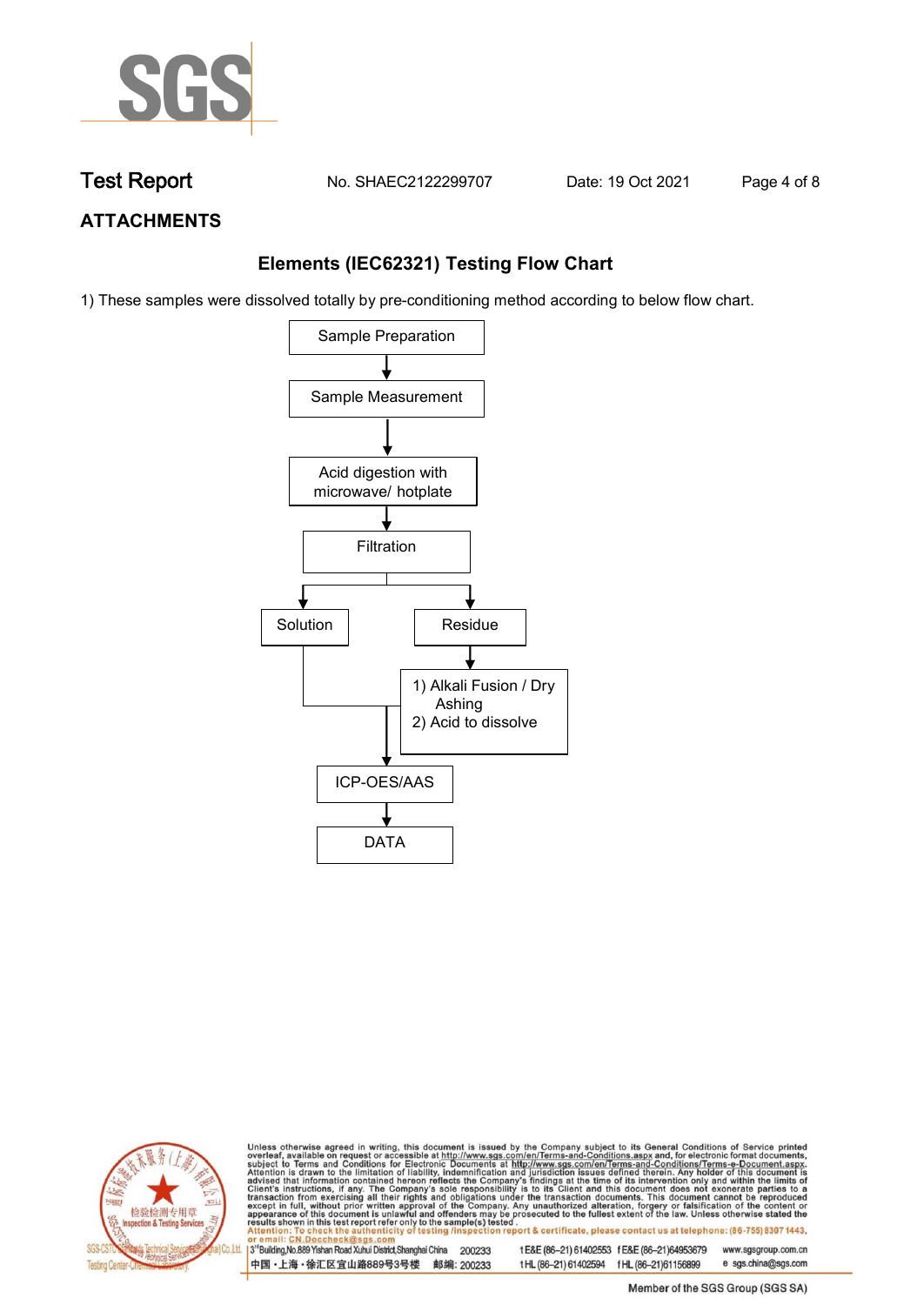

**Test Report. No. SHAEC2122299707 Date: 19 Oct 2021. Page 5 of 8.**

## **ATTACHMENTS**

### **Hexavalent Chromium (Cr(VI)) Testing Flow Chart**





Unless otherwise agreed in writing, this document is issued by the Company subject to its General Conditions of Service printed overleaf, available on request or accessible at http://www.sgs.com/en/Terms-and-Conditions.asp

3<sup>rd</sup> Building, No.889 Yishan Road Xuhui District, Shanghai China 200233 中国·上海·徐汇区宜山路889号3号楼 邮编: 200233 tE&E (86-21) 61402553 fE&E (86-21)64953679 www.sgsgroup.com.cn

t HL (86-21) 61402594 f HL (86-21) 61156899 Member of the SGS Group (SGS SA)

e sgs.china@sgs.com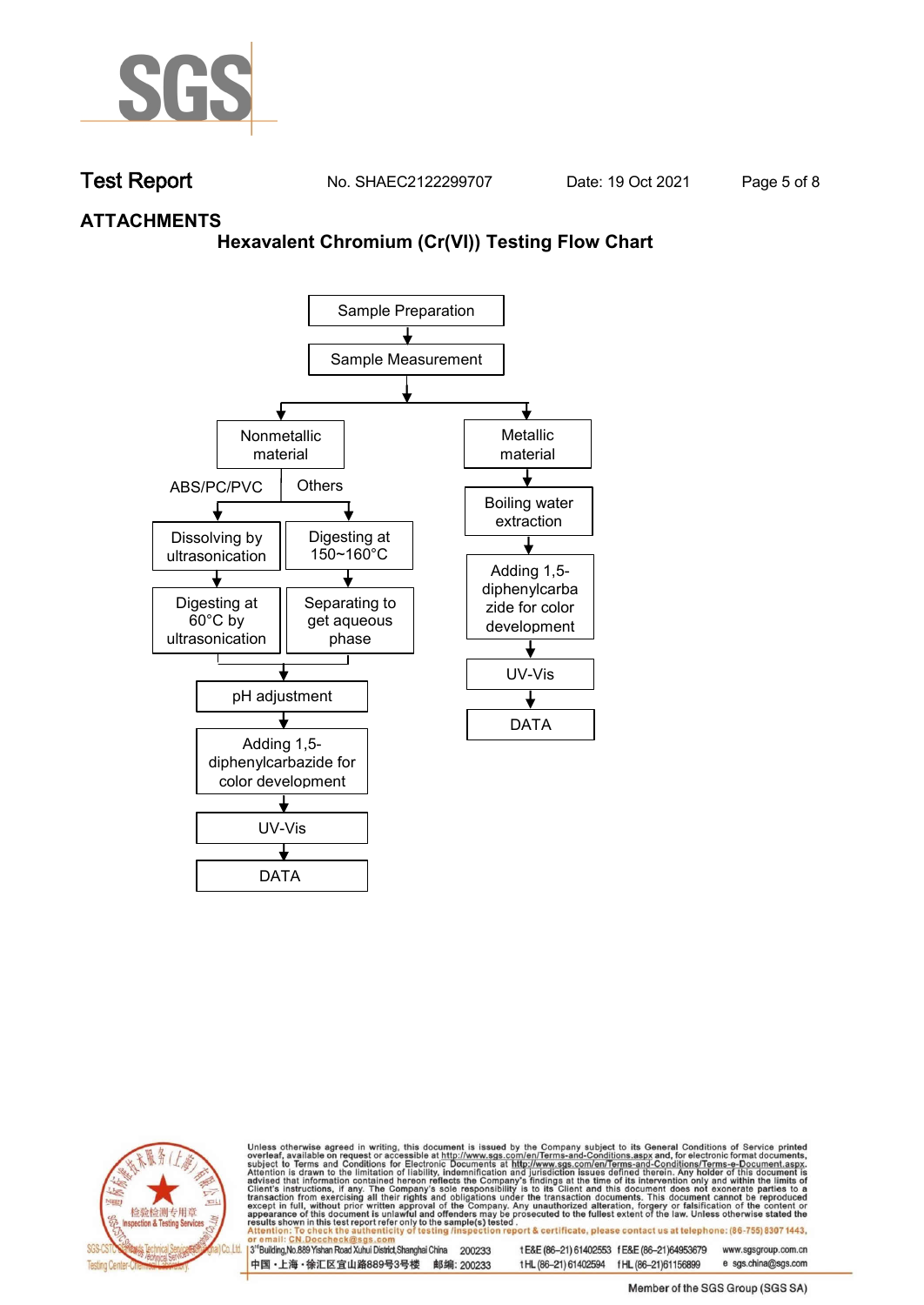

**Test Report. No. SHAEC2122299707 Date: 19 Oct 2021. Page 6 of 8.**

**ATTACHMENTS**

## **PBBs/PBDEs Testing Flow Chart**





Unless otherwise agreed in writing, this document is issued by the Company subject to its General Conditions of Service printed overleaf, available on request or accessible at http://www.sgs.com/en/Terms-and-Conditions.asp

3<sup>'</sup>Building, No.889 Yishan Road Xuhui District, Shanghai China 200233 中国·上海·徐汇区宜山路889号3号楼 邮编: 200233

tE&E (86-21) 61402553 fE&E (86-21)64953679 www.sgsgroup.com.cn

t HL (86-21) 61402594 f HL (86-21) 61156899 e sgs.china@sgs.com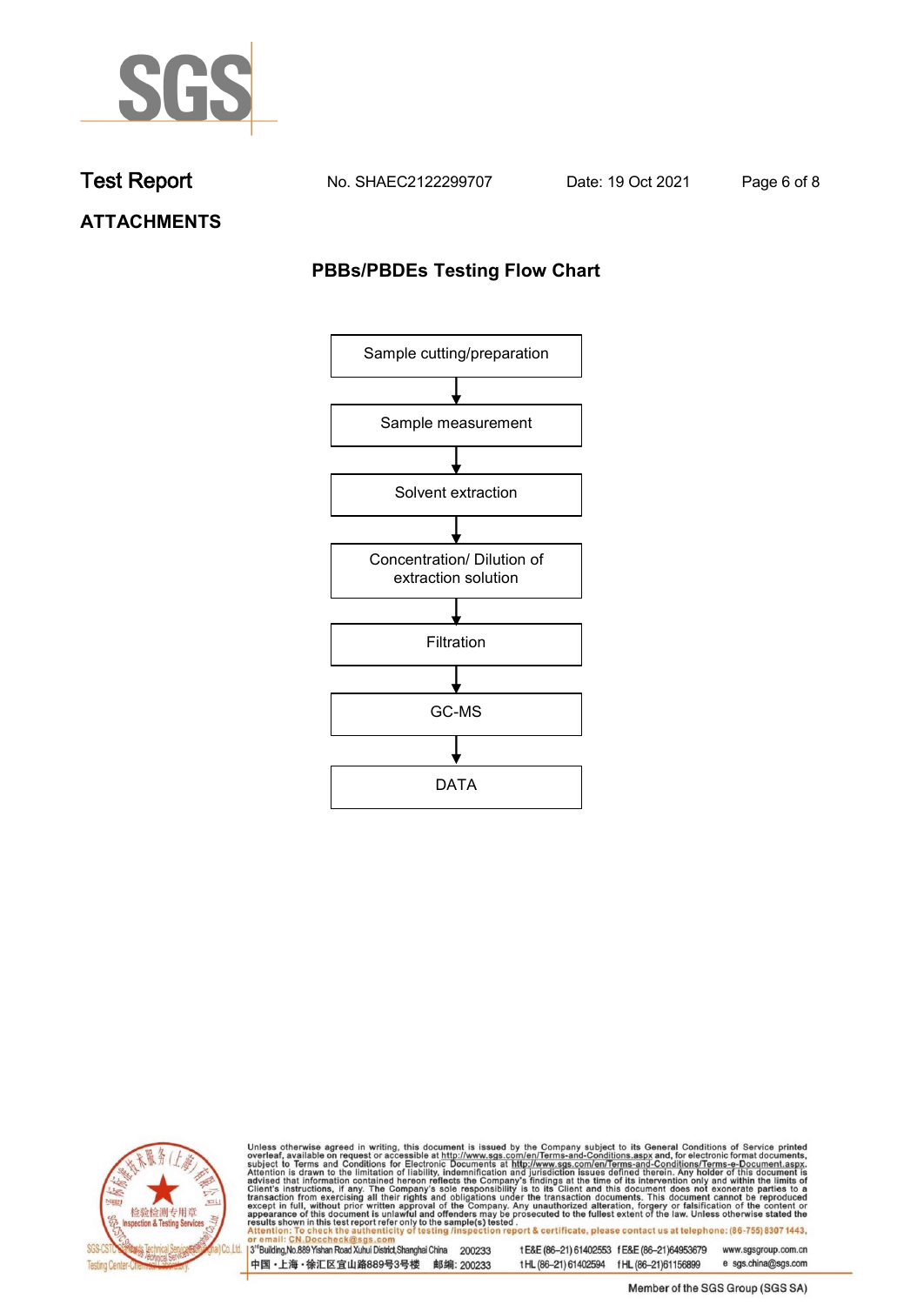

**Test Report. No. SHAEC2122299707 Date: 19 Oct 2021. Page 7 of 8.**

# **ATTACHMENTS**

## **Phthalates Testing Flow Chart**





Unless otherwise agreed in writing, this document is issued by the Company subject to its General Conditions of Service printed overleaf, available on request or accessible at http://www.sgs.com/en/Terms-and-Conditions.asp

3<sup>'</sup>Building, No.889 Yishan Road Xuhui District, Shanghai China 200233 中国·上海·徐汇区宜山路889号3号楼 邮编: 200233

tE&E (86-21) 61402553 fE&E (86-21)64953679 www.sgsgroup.com.cn

e sgs.china@sgs.com t HL (86-21) 61402594 f HL (86-21) 61156899